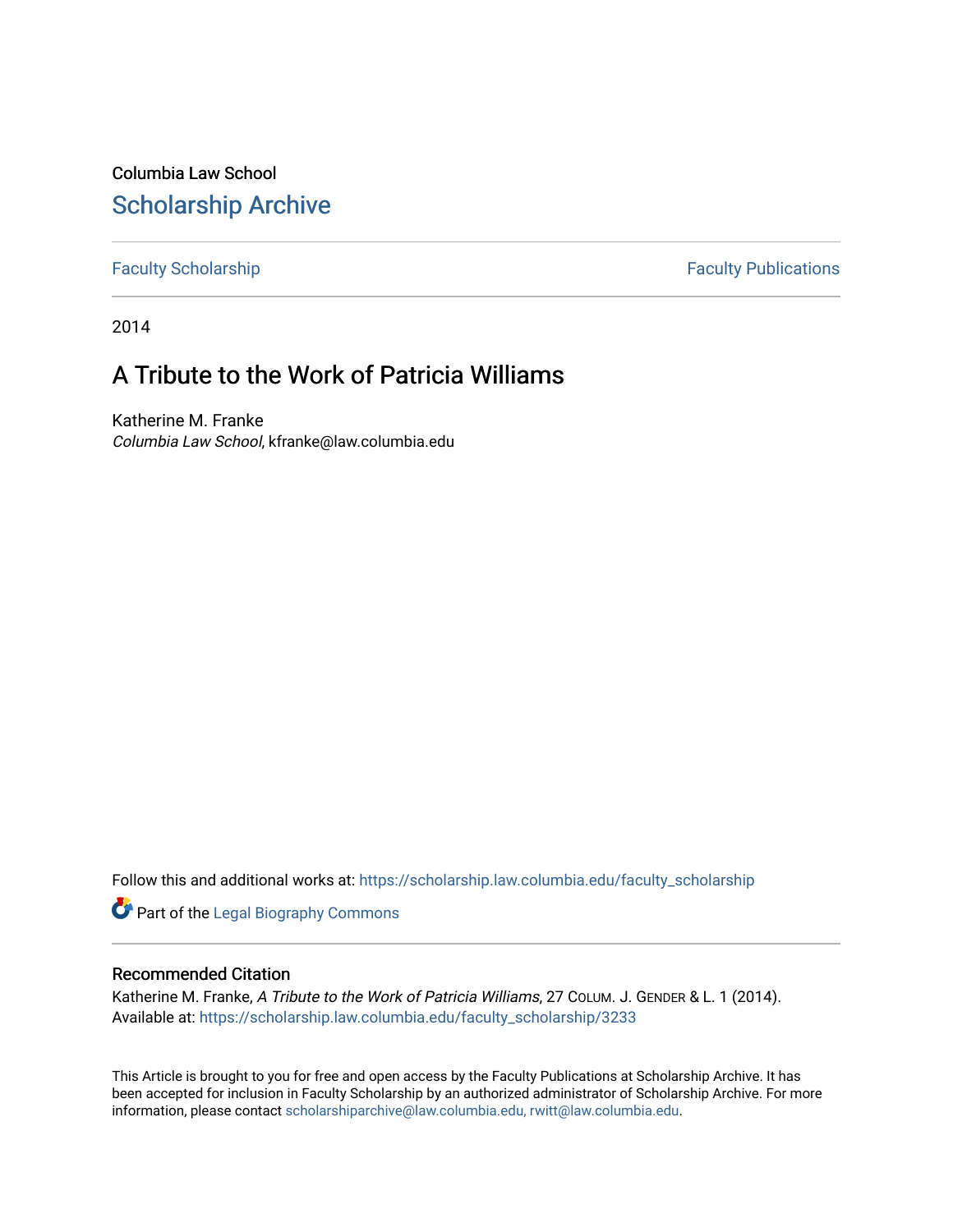## **A TRIBUTE TO THE WORK OF PATRICIA WILLIAMS**

## **KATHERINE FRANKE\***

**I** want to welcome all of you to Columbia Law School, and to the fourth annual Symposium hosted **by** the Center for Gender **&** Sexuality Law. Some of you might have been with us for previous Symposia-last year we came together to honor the work of Justice Ruth Bader Ginsburg, and to acknowledge the fortieth anniversary of her joining the Columbia Law faculty as its first tenured female professor. In prior years, we have honored the work of Judith Butler and Martha Nussbaum.

Our aim with this symposium is to take a full day to reflect on the body of work of a scholar who writes *in,* or at least *near,* law and whose work has had a significant impact on our thinking about sexual and/or gender-based justice.

The task of selecting an honoree is not an easy one—as we aim to take up a corpus of work that is at once deep enough and broad enough to sustain a **full** day of conversation. To be honest, most legal scholars tend to be more hedgehogs than foxes, burrowing down deep into an area of law over the course of a career rather than bringing their intellectual talents to bear on a range of social problems or diverse disciplinary locations.

One person, without question, stands out as an exception to this tendency in the legal academy, and that is the incredible Patricia Williams.

Her work has challenged a generation of students of race, gender, and law to question the received wisdom of what it means to live in a society committed to race and genderbased equality. She asks us to entertain a level of personal and political discomfort previously unknown to something we might call "legal scholarship." Her writing stages a confrontation between the word on the page, the woman who penned that word, and you as the reader, using memoir, history, literature, popular culture, media, and, of course, law, to unearth some of the most challenging questions about justice-justice as a legal project, justice as a social project, and the ways in which justice is always at stake when we set out to craft a sense of an integrated self. She has described this as "the complex ritual of mirroring and self-assembly."' In this sense, justice is both a public and a private enterprise

**<sup>\*</sup>** Isidor and Seville Sulzbacher Professor of Law and Director of the Center for Gender **&** Sexuality Law, Columbia Law School.

<sup>1</sup> PATRICIA J. WILLIAMS, THE ALCHEMY OF RACE AND RIGHTS: DIARY OF A LAW PROFESSOR 229 (1991).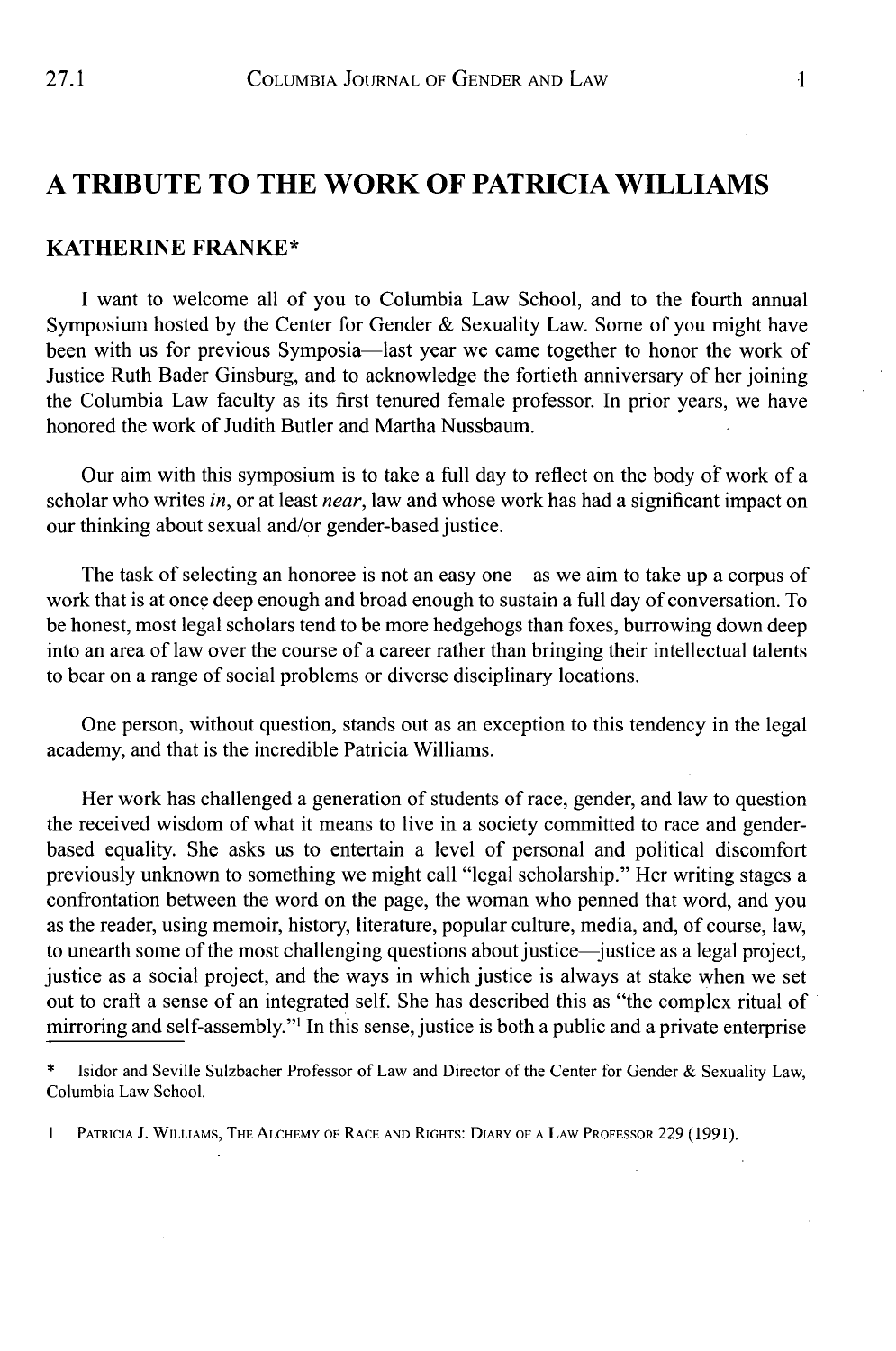in Williams' writing.

Her work makes an argument about the gap—sometimes abyss—that lies between law and justice. But her arguments don't just use the familiar tools of the legal trade—rationality and logic, objectivity and detachment, rules and precedent—rather, her craft relies equally on anguish and self-doubt, indignation and rage, particularity and the personal. She demands that We think hard, very hard, when we encounter her work, while at the same time attending to the feelings that her work unearths. She writes in *The Obliging Shell, a* chapter in *The Alchemy of Race and Rights*:

**I** remember with great clarity the moment **I** discovered that **I** was "colored." **I** was three and already knew that **I** was a "Negro"; my parents had told me to be proud of that. But "colored" was something else; it was ' the totemic evil **I** had heard my little white friends talking about for several weeks before **I** finally realized that **I** was one of *them. I* still remember the crash of that devastating moment of union, the union of my **joyful** body and the terrible power of that devouring symbol of negritude. **I** have spent the rest of my life recovering from the degradation of being divided against myself; I am still trying to overcome the polarity of my own vulnerability.<sup>2</sup>

Now, this comes in the midst of a chapter about the Supreme Court's affirmative action doctrine, about the racial mischief that can be, and indeed *is* accomplished in the name of equality and racial neutrality. Pat teaches us through personal narrative, the retelling of real life instances of racial violence, and close reading of legal texts how the race-neutral world called forth **by** the Supreme Court's affirmative action jurisprudence is one in which race becomes a kind of taboo, suppressed in polite company, rendering black people both invisible and available to the probing, curious eye of "neutral" color-blind society. She writes: "The words of race are like windows into the most private vulnerable parts of the self: the world looks in and the world will know, **by** the awesome, horrific revelation of a name."3

*In The Alchemy of Race and Rights,* Pat lays bare the way that racial neutrality accomplishes a kind of invisibility or erasure not only of race but of raced peoples. Take for instance a colloquy with a colleague that she recounts:

 $\overline{\mathcal{L}}$ 

*<sup>2</sup> Id. at* **119-20.**

**<sup>3</sup>** *Id. at* **119.**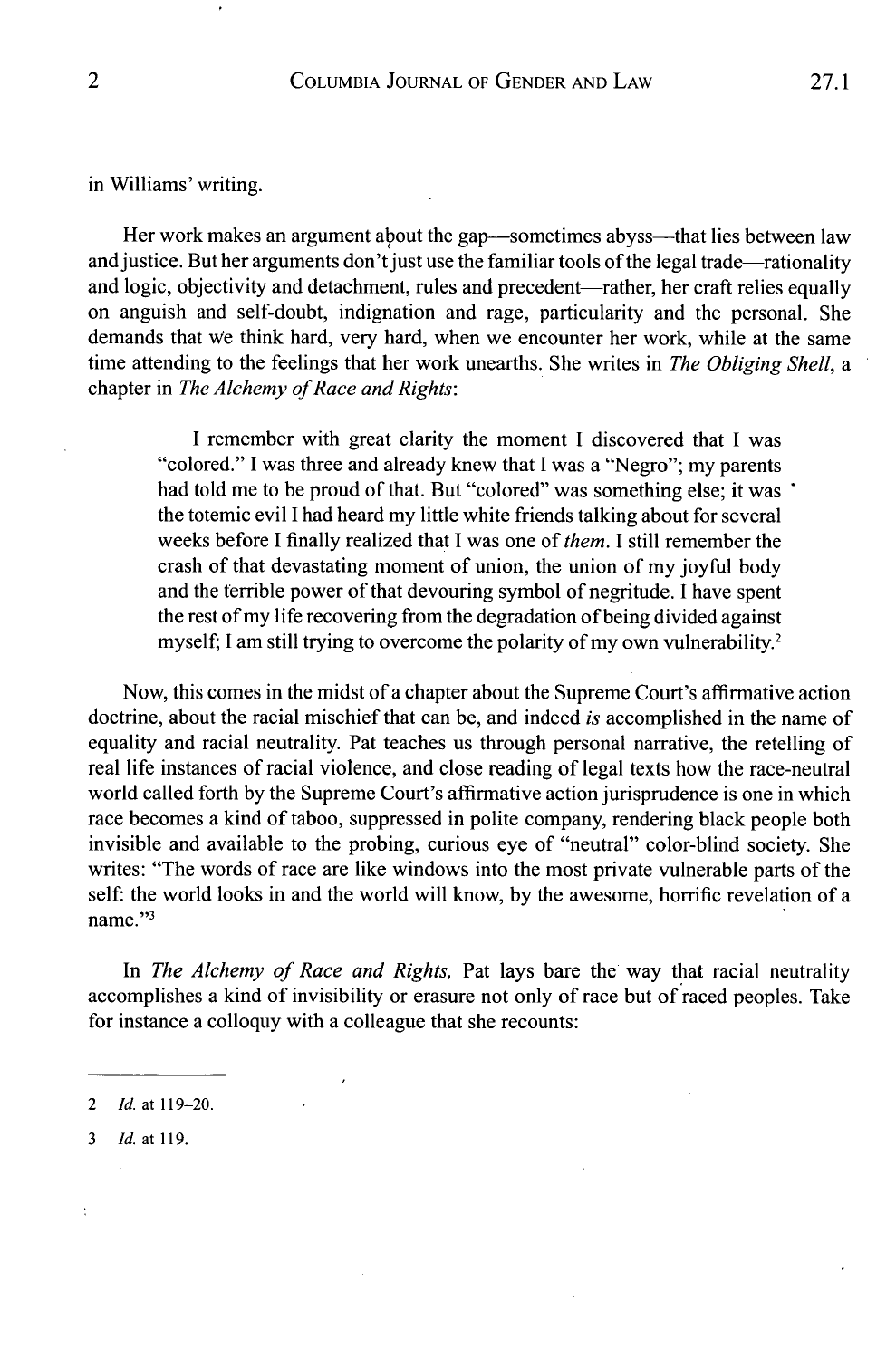**A** man with whom **I** used to work once told me that **I** made too much of my race. "After all," he said, **"I** don't even think of you as black." Yet sometime later, when another black woman became engaged in an ultimately unsuccessful tenure battle, he confided in me that he wished the school could find more blacks like me. **I** felt myself slip in and out of shadow, as **I** became nonblack for purposes of inclusion and black for purposes of exclusion **. . . .**

To illuminate another way that law simultaneously produces legibility and invisibility she turns to the media coverage of the death in **1987** of Michael Griffith, a young African American man who was chased onto a highway in a white neighborhood Queens, **by** a group of white young men. He was hit and killed **by** a car. Pat observes how Griffith, like many victims of racism, was portrayed as somehow deserving the racist violence that killed him; she explains that the projection of criminality onto all blacks not only tells an untruth about black people but renders white criminality invisible.' You could easily substitute Trayvon Martin's name for Michael Griffith's and her analysis would be equally powerful and spot-on today.

The power of law to render certain "unfortunate" aspects of **U.S.** history invisible, along with the people who are the embodiment of that misfortune, have remained a core theme of so much of Pat's work.

But in addition to unpacking the legal technologies of *invisibility,* Pat's writing has also taken up the power and productivity of *silence.* She teaches us not only how silence works, but she models how to talk and write about silences.

Some of her most compelling examples of the power of law and legal texts to silence come from her experiences in legal education. You hear over and over that our main project here in a law school is to teach our students how to "think like a lawyer." In so many respects, this means unlearning the ways of thinking that got you here. It also means acquiring a kind of mental and emotional discipline that keeps you from voicing certain kinds of arguments, and worse—that keeps you from valuing those arguments when they rise from your gut. Let me give you an example from a student who recently wrote me with reflections on the first year of law school:

*<sup>4</sup> Id. at* **9-10.**

*<sup>5</sup> Id. at* **61.**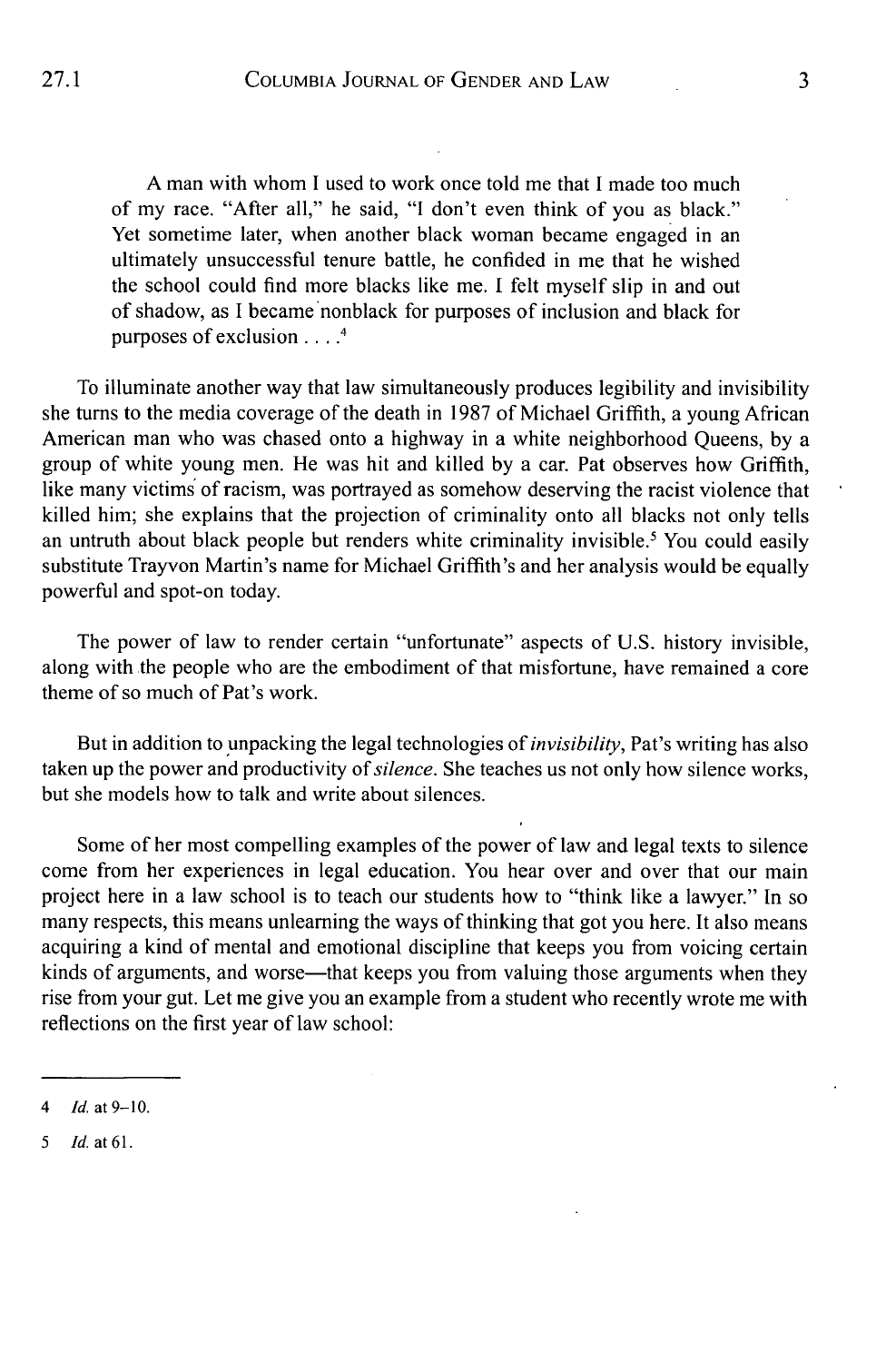**I** have definitely read opinions and felt strong objections on moral grounds, but also felt afraid to voice them in class because it seems as **if** bringing up these arguments will make professors and classmates cringe or think less of my logical/reasoning .abilities. One time **I** went to office hours to discuss what **I** perceived as an unjust outcome in a case, and was told that **if I** wanted to just think of morals in black and white **I** could have started a family and not come to law school. **I** hope this class will help me get better at separating my emotions and personal beliefs from a good set of legal arguments, but also find ways to retain and reconcile them so **I** do not get churned out of law school a fundamentally different person than the one **I** came into law school hoping to be.6

Like Pat, **I** hear from students what legal training does to them and it makes me crazy. Crazy to take care of them, crazy to validate and nurture their moral and ethical compasses before it's too late, and crazy to be part of an institution that values detachment, neutrality, and moral agnosticism. It takes a toll on our students and it takes a toll on us, the outsiders in a professorate who have something altogether different in mind when we imagine what it means to "think like a lawyer." The power my student just described silences her, but it threatens to silence all of us who work in a terrain marked as legal.

The last thread **I** want to pull out of Pat's work is the masterful way in which she has helped us understand the relationship of the law of property to a notion of self-possession. Today we celebrate the twenty-fifth anniversary of the publication of one of Pat's most influential essays: *On Being the Object of Property*.<sup>7</sup>

Every year **I** teach this essay to my first-year students and it never disappoints to blow their minds. It confronts them with the challenge of thinking about property law not only from the perspective of the owner, not only from the perspective of the law, but also from the perspective of the thing—or person—to be owned—be it a fox, a slave, one's story, one's history, one's dignity, or a piece of ourselves-our genetic material. What if we could imagine assuming the vantage point of all those things at once? Who would we be, what would we care about, what would it mean to be self-possessed, and what would it mean to "think like a lawyer" about these complex, contradictory notions?

**<sup>6</sup>** Email from (name withheld), student, to author (Jan. **27, 2013)** (on file with author).

**<sup>7</sup>PATRICIA J. WILLIAMS,** *On Being the Object of Property, in* **THE ALCHEMY OF RACE AND RIGHTS: DIARY OF A LAW PROFESSOR,** *supra* note **1,** at **216-36.**